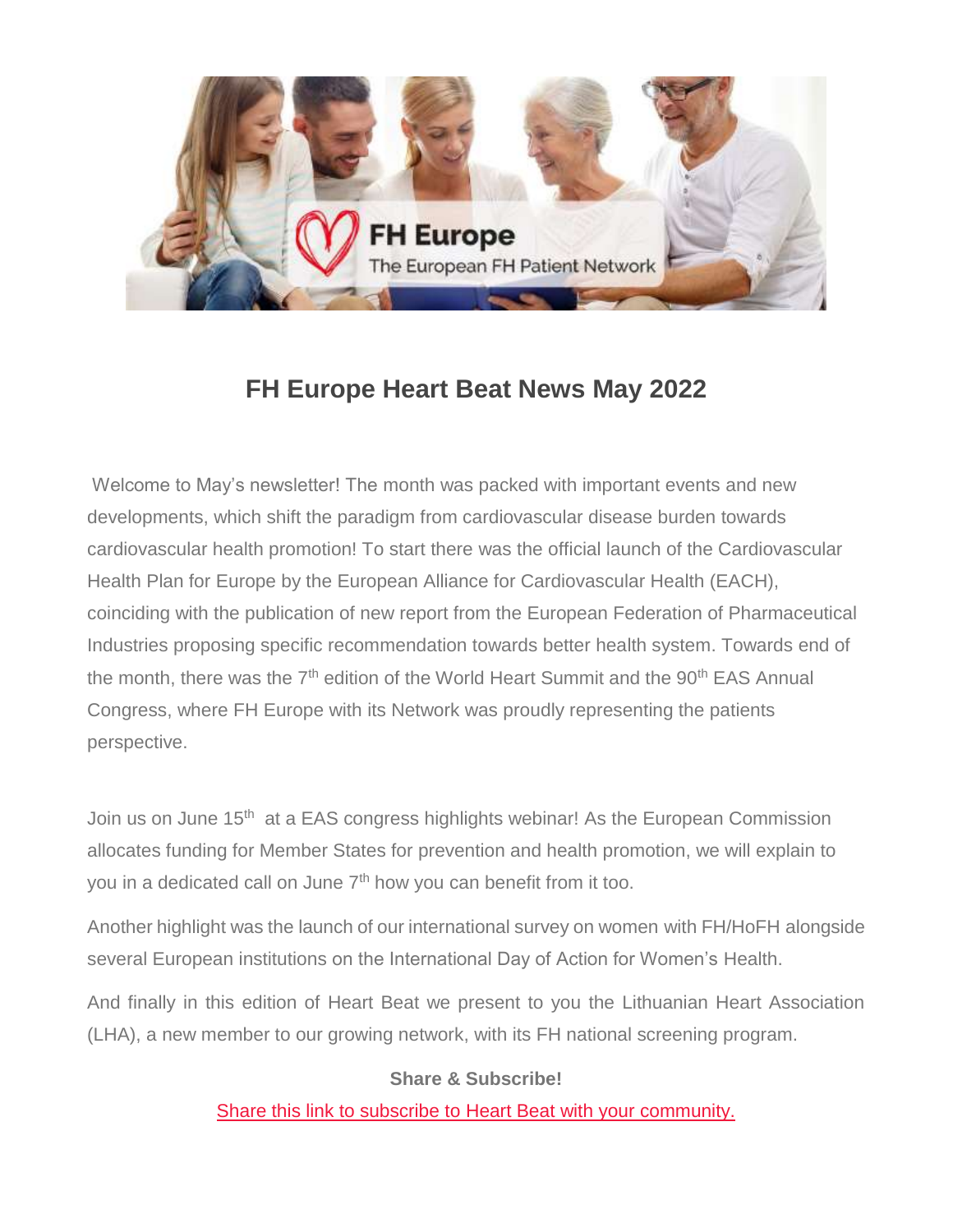Share this newsletter on social media using the links below

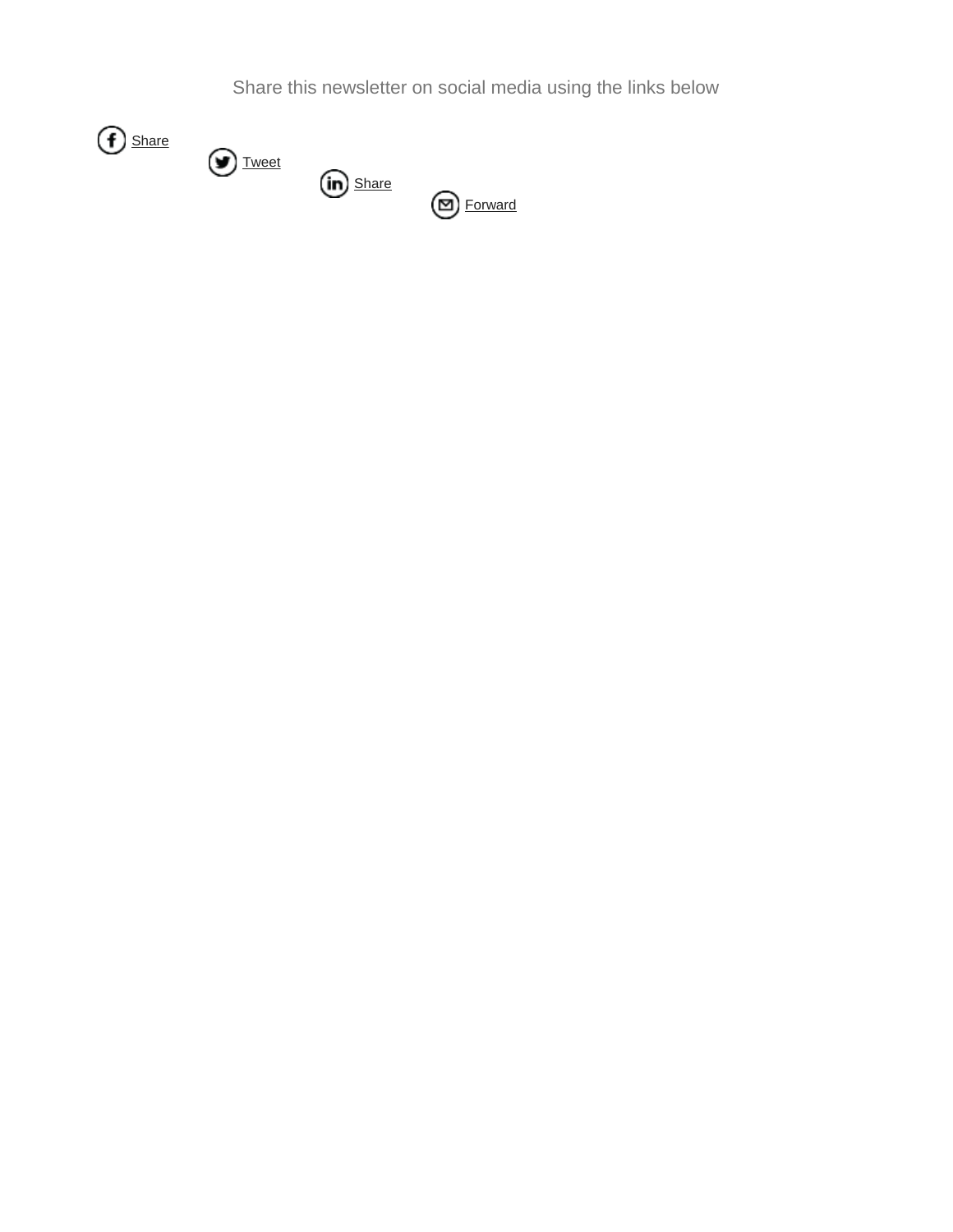

#### **FH Europe welcomes a new member to the network**

The Lithuanian Heart Association (LHA) has now joined FH Europe's growing network. LHA is a voluntary and independent non-governmental organisation uniting medical professionals and patients interested in the prevention and treatment of cardiovascular diseases. LHA educates and informs the public on the prevention of cardiovascular diseases, highlighting risk factors and emphasising the importance of healthy living. The organisation also lobbies for governmental support to improve cardiovascular disease prevention measures in Lithuania.

Read more about the organisation and cardiovascular disease prevention, including a local FH screening programme, [here.](https://fheurope.us2.list-manage.com/track/click?u=60930fdc325cffc47c2fb04ad&id=e530500bba&e=981ab6495d)

## **New global survey - Women and FH**

May 28th marked International Day of Action for Women's Health, a day encouraging organisations and individuals to promote women's health and well-being worldwide. On this occasion, FH Europe partnered with universities and research centres from Norway and the Netherlands to officially launch an international survey on women and FH/HoFH. The aim is to better understand how familial hypercholesterolemia affects women, their family planning decisions as well as health pre-, during and post pregnancy. It is the first project of its kind, initiated in collaboration between a number of research centres and our Network.

Find out more about this exciting project about women and FH [here.](https://fheurope.us2.list-manage.com/track/click?u=60930fdc325cffc47c2fb04ad&id=16b5cecfd1&e=981ab6495d)

[Take the survey here](https://fheurope.us2.list-manage.com/track/click?u=60930fdc325cffc47c2fb04ad&id=1c2cc2ed5e&e=981ab6495d) and help us reach 1000 women with FH/HoFH internationally.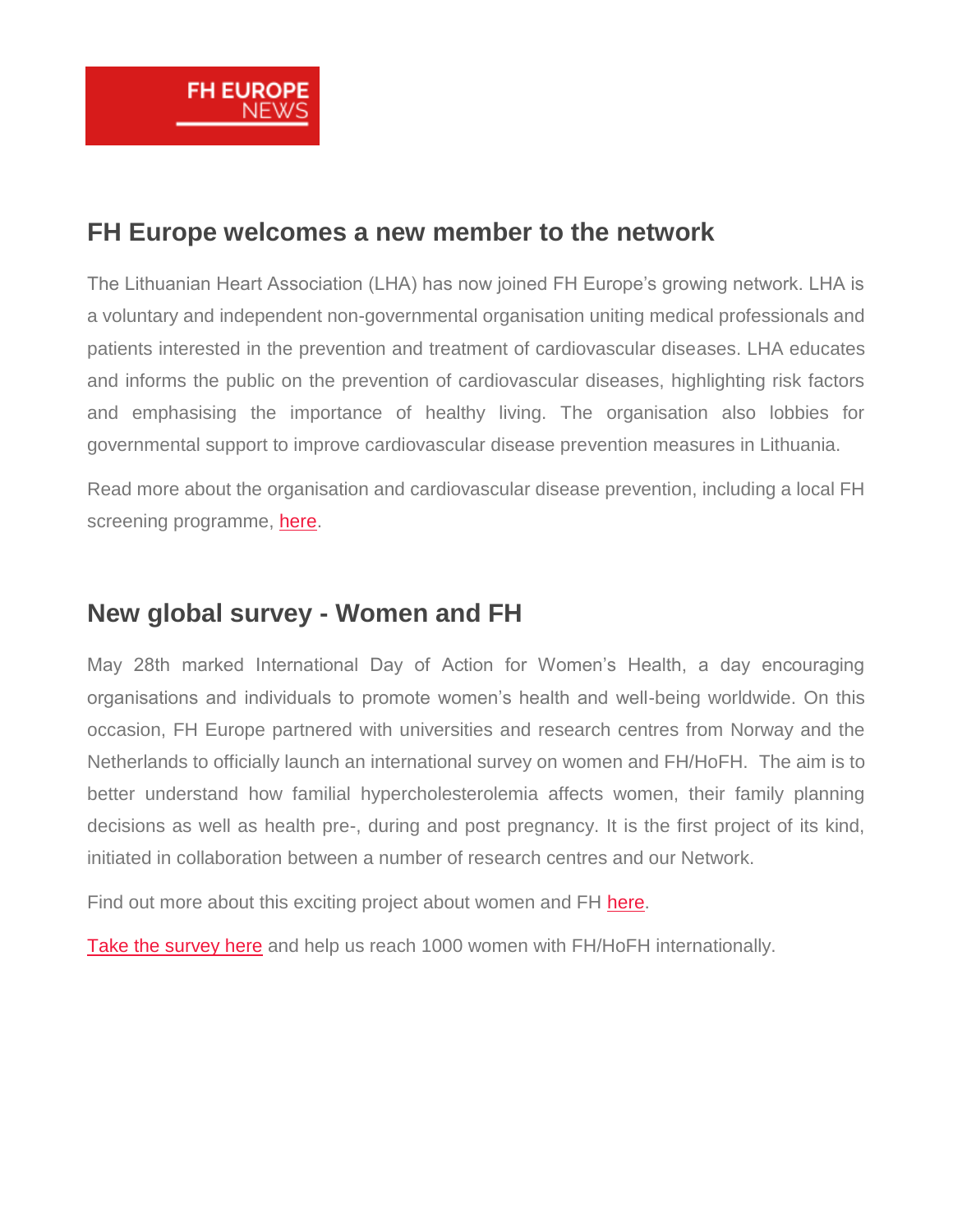# **FH Europe at World Heart Summit**

FH Europe was proud to represent patients and people living with inherited lipid conditions causing cardiovascular disease at the [World Heart Summit 2022](https://fheurope.us2.list-manage.com/track/click?u=60930fdc325cffc47c2fb04ad&id=d442185b39&e=981ab6495d) in Geneva, Switzerland. The 7th edition of the Summit took place on 21-22 May 2022, just two days ahead of the World Health Assembly, under the timely and universal theme of Cardiovascular Health for Everyone. You will find more about the Summit, key presentations and FH Europe's interventions in the June Heart Beat edition.

## **EAS Annual Congress highlights webinar**

The European Atherosclerosis Society 90th Annual Conference took place from May 22nd to 25th in Milan, Italy. This year the patient perspective was shared with the scientific community on three occasions. The international Lp(a) Patient Ambassadors presented their journeys at the EAS FH paediatric symposium, which was recorded in collaboration with FH Europe and thanks to a support from Silence Therapeutics. The event recordings will be available soon. As we work on the congress summary, we wish to invite you to a dedicated webinar on Wednesday, June 15<sup>th</sup> at 6pm CET covering the congress highlights with expert guest speakers. You can also read some of the highlights directly on the EAS [website.](https://fheurope.us2.list-manage.com/track/click?u=60930fdc325cffc47c2fb04ad&id=d5fd40d37d&e=981ab6495d) [Register for the webinar now](https://fheurope.us2.list-manage.com/track/click?u=60930fdc325cffc47c2fb04ad&id=7b1960d12c&e=981ab6495d)

# **New Lp(a) materials available**

We are delighted to share that the recently developed support materials for people with elevated Lp(a) are now available on our website. These include a patient support brochure, the latest Lp(a) testing publication and a recording of the Lp(a) Awareness Day launch webinar with a medical expert and Lp(a) patient ambassadors. You'll also find the addition of information on Atherosclerosis dedicated to lipoprotein (a).

[Explore the patient support information here](https://fheurope.us2.list-manage.com/track/click?u=60930fdc325cffc47c2fb04ad&id=f1489efa7b&e=981ab6495d)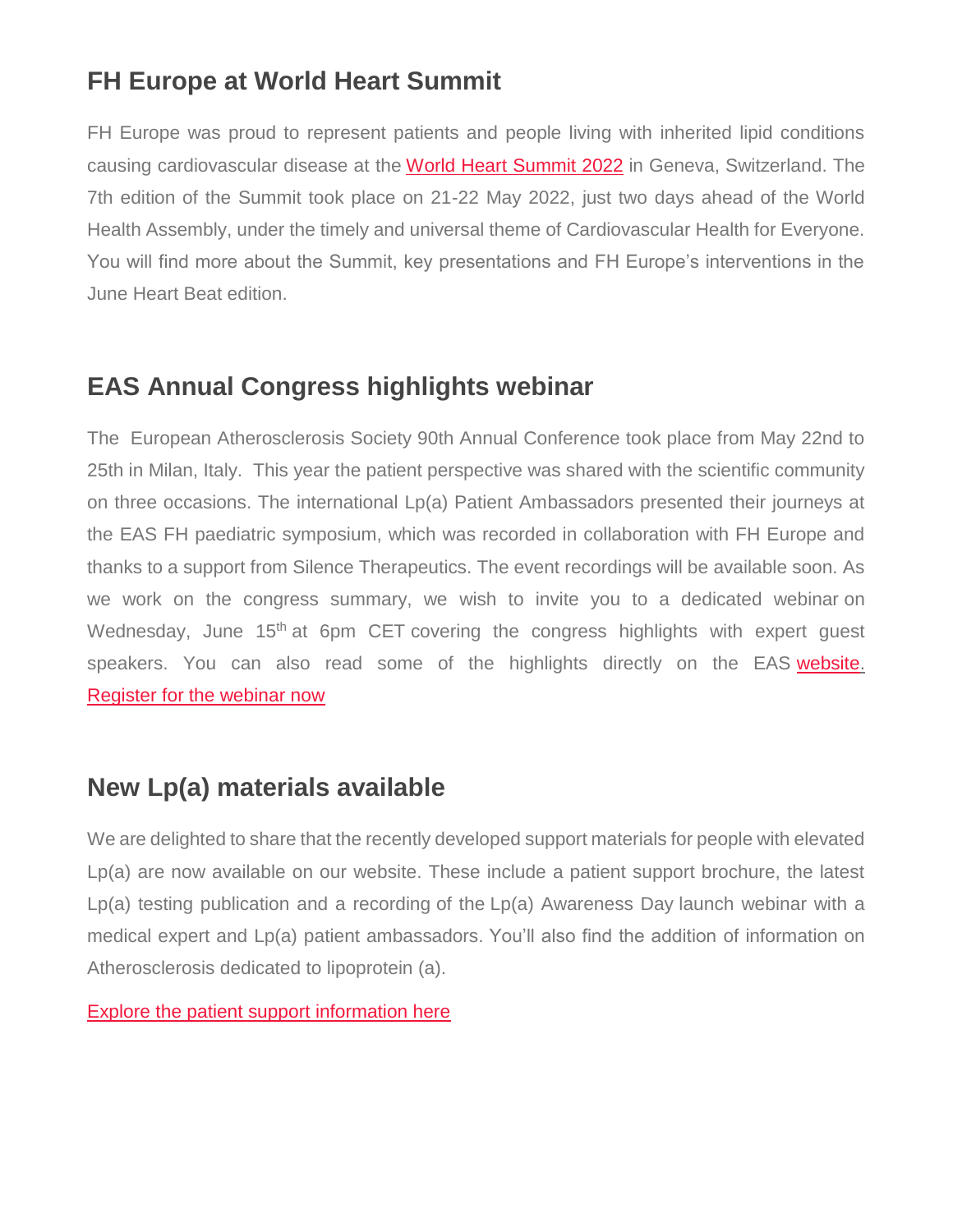# **European Commission - EU4Health consultation call**

FH Europe has been invited to a Targeted Consultation: EU4Health Priorities, Strategic Orientations and Needs. It is aimed at the European health community, which includes organisations representing patients, civil society, and other parties active in public health and social issues. The consultation is an opportunity for stakeholders such as Healthcare professionals and healthcare providers, researchers, academia and businesses to express their views on current and future EU health priorities. It will discuss strategic orientations and key health needs to be addressed through EU4Health's annual Work Programmes. The consultation will be open until Monday, June 27th 2022.

FH Europe would like to invite interested members of our network to join a special call to discuss the consultation feedback on Tuesday, June 7<sup>th</sup> at 5pm CET.

[Register now to join](https://fheurope.us2.list-manage.com/track/click?u=60930fdc325cffc47c2fb04ad&id=28c53e228c&e=981ab6495d)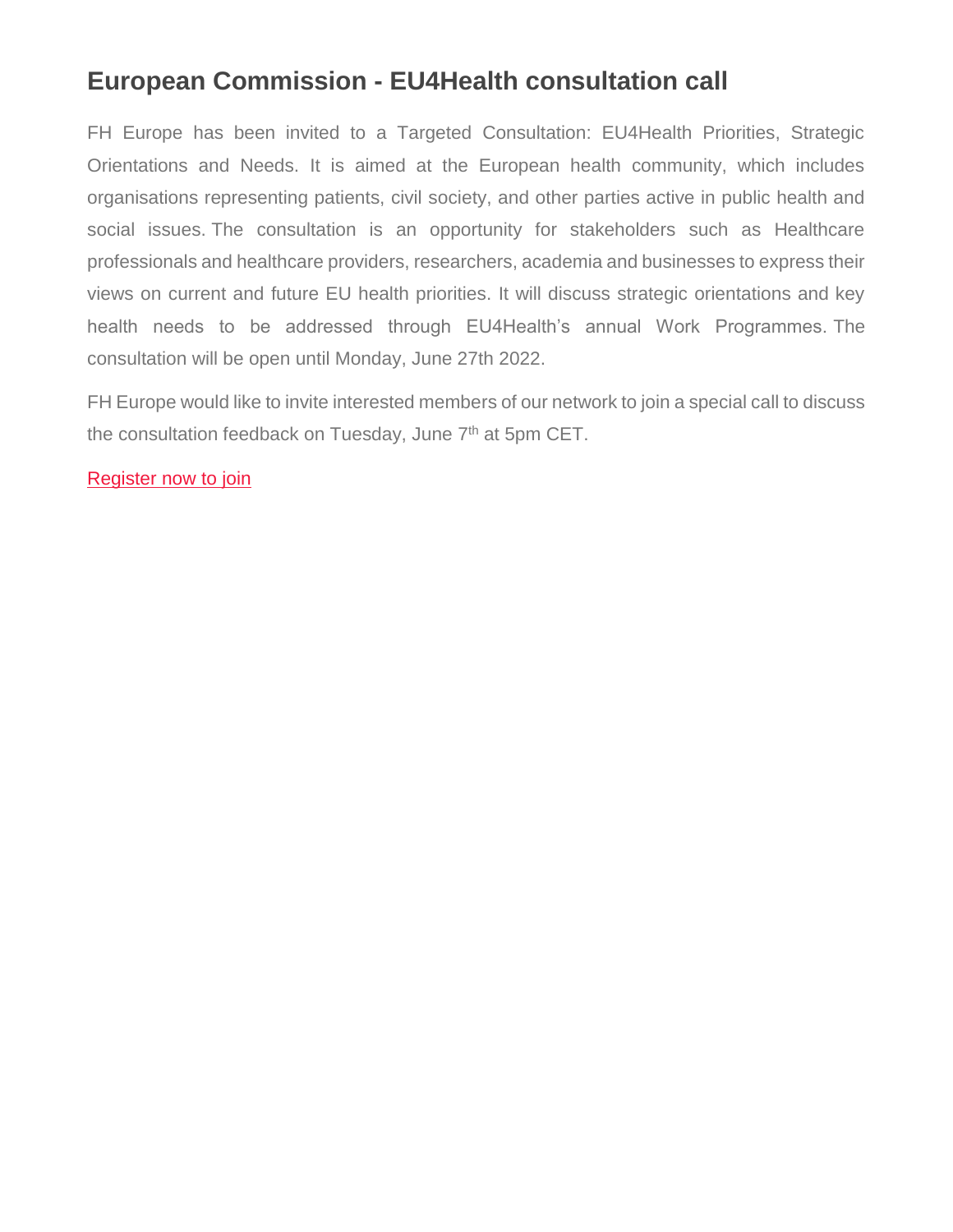

## **Lithuania - CVD risk factors screening**

Cardiovascular disease (CVD) is a major cause of premature death in Lithuania. Lithuanian Health Information Centre of the Institute of Hygiene announced that more than a half of all deaths (52,7%) were caused by CVD in 2020. In 2006, a nationwide Lithuanian High Cardiovascular Risk (LitHiR) primary prevention programme was initiated. Every year over 260 000 individuals, without previously diagnosed CVD, are screened. The programme includes evaluation of lipid profiles as well as other CVD risk factors of all those screened. Over 100 000 lipidograms, together with other CVD risk factors have now been analysed.

The findings have led to a National Screening Programme, with dedicated grants for 1000 children (from 5 to 10 years) to be screened for FH.

Read more [here.](https://fheurope.us2.list-manage.com/track/click?u=60930fdc325cffc47c2fb04ad&id=af192272fb&e=981ab6495d)

## **Hungary - "Green prescription"**

Patients in Hungary welcome the green prescription.

A new initiative is being led by Hungary's Mountain Municipality and the SZIVSN patient organisation. One of the pilots for this is Dr. László Lovas, who is now prescribing not only medicine but also exercise on prescription.

"The patients were very receptive to the idea. I hope they will embrace these sessions," comments Dr. László Lovas. Let us know if exercise is being prescribed also in your country to fight cardiovascular disease. Contact [info@fheurope.org](mailto:info@fheurope.org)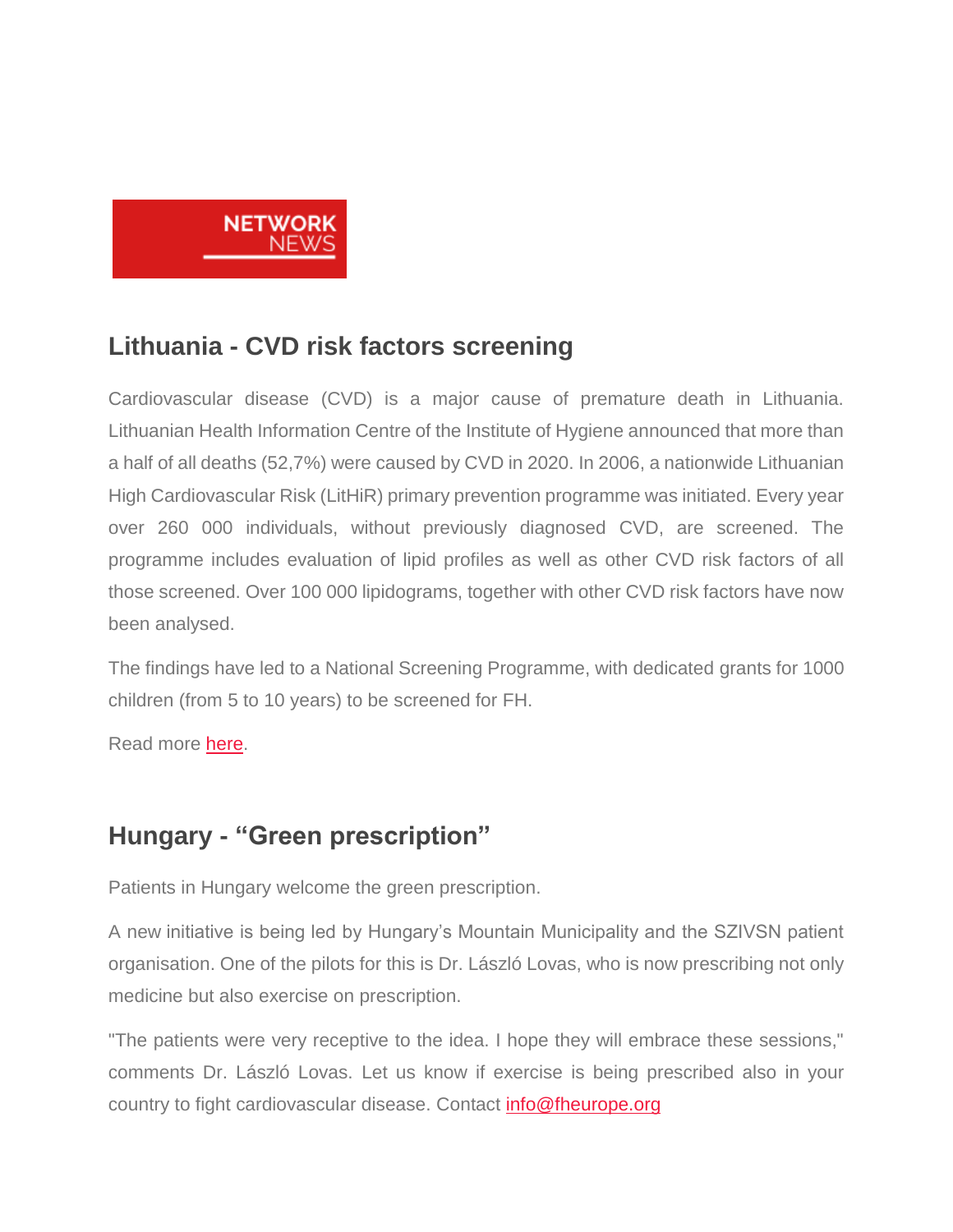

## European Alliance for Cardiovascular Health - the European Action plan

#### **A European Cardiovascular Health Plan: The need and the ambition**

The European Alliance for Cardiovascular Health (EACH), of which FH Europe is a member, revealed its Cardiovascular Health (CVH) Plan for Europe during a high-level policy meeting on May 16th.

This document sets out the ambitious vision of the European Alliance for Cardiovascular Health (EACH) to address the huge burden of cardiovascular disease – Europe's biggest health challenge. It outlines proposals for a dedicated EU Cardiovascular Health Action Plan and Cardiovascular Health (CVH) Mission to commence at the beginning of the next political mandate. The proposals are inspired and informed by the on-going success and impact of the European Beating Cancer Plan and Mission. The EACH CVH plan will have a trickle-down effect with the creation of national CVH plans that are tailored to local contexts and needs.

Read more [here,](https://fheurope.us2.list-manage.com/track/click?u=60930fdc325cffc47c2fb04ad&id=2577299ca5&e=981ab6495d) including the Action Plan.

### **Global Heart Hub**

#### **Heart Valves Patient Journey**

The Global Heart Hub co-hosted an event in Brussels in April on "Heart Valve Disease in Europe: Creating A Better Patient Journey". This event highlighted the burden of heart disease in Europe and provided an opportunity for attendees to discuss recommendations for a better patient journey.

You can now read the summary report of the event [here.](https://fheurope.us2.list-manage.com/track/click?u=60930fdc325cffc47c2fb04ad&id=da4a1166ba&e=981ab6495d)

#### **Inspire Speaker Series**

This month, Global Hearth Hub's Inspire Speaker Series features Jon Barrick from the Stroke Alliance for Europe (SAFE) discussing "Nurturing Patient Advocacy and Building Sustainable Patient Organisations."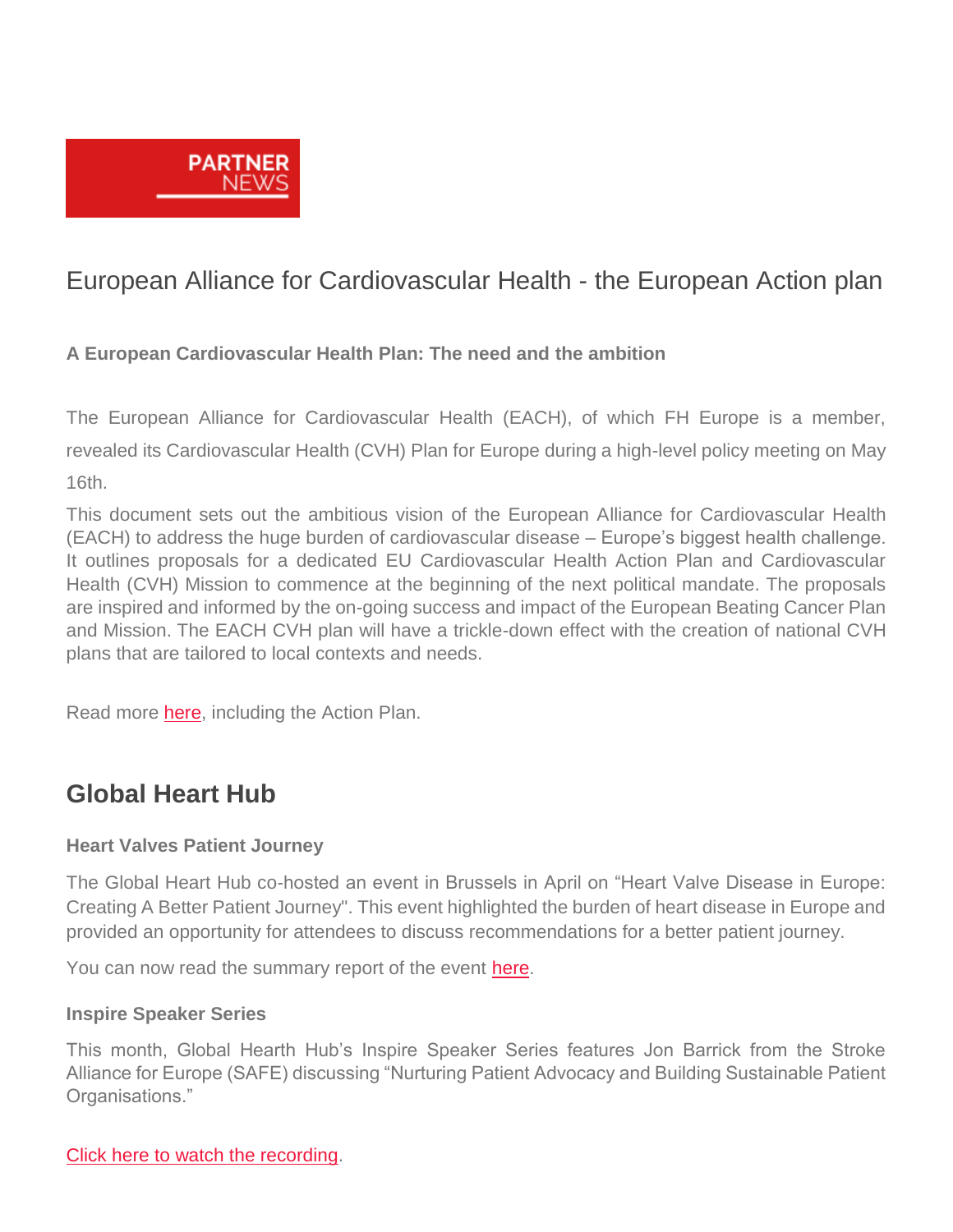# **EFPIA Cardiovascular Health Report**

**Towards a new normal: Why boosting CV health is critical. Opportunities for healthcare systems to build back better for patients in Europe.**

The European Federation of Pharmaceutical Industries and Associations (EFPIA) CVD Network commissioned a report, in collaboration with PwC, to understand the impact of the pandemic on sixty million CVD patients in Europe. The report calls for screening, outcomes-based care, and data-driven decision making to boost cardiovascular health across Europe. FH Europe, together with a number of other interdisciplinary experts, had an opportunity to contribute, highlighting the need to change the narrative on CVH, to move from the current paradigm (CVD as an effect of lifestyle) to a new approach based on the inclusion of the many determinants of cardiovascular health (CVH), and in particular the genetic and inherited factors.

The report offers a series of concrete recommendations designed to better position European health systems to cope with future crises, putting a huge emphasis on screening and early detection .

You can find out more [here,](https://fheurope.us2.list-manage.com/track/click?u=60930fdc325cffc47c2fb04ad&id=dff55f233c&e=981ab6495d) including the report.



- **7 June: European Commission:** EU4Health consultation call
- **15 June:** EAS Annual Congress highlights webinar
- **27 June - 1st July:** European Conference on Rare Diseases and Orphan Products

**Was this email forwarded to you?**

**Register for your own Heart Beat news** [here](https://fheurope.us2.list-manage.com/track/click?u=60930fdc325cffc47c2fb04ad&id=0db01cc9b3&e=981ab6495d)**.**